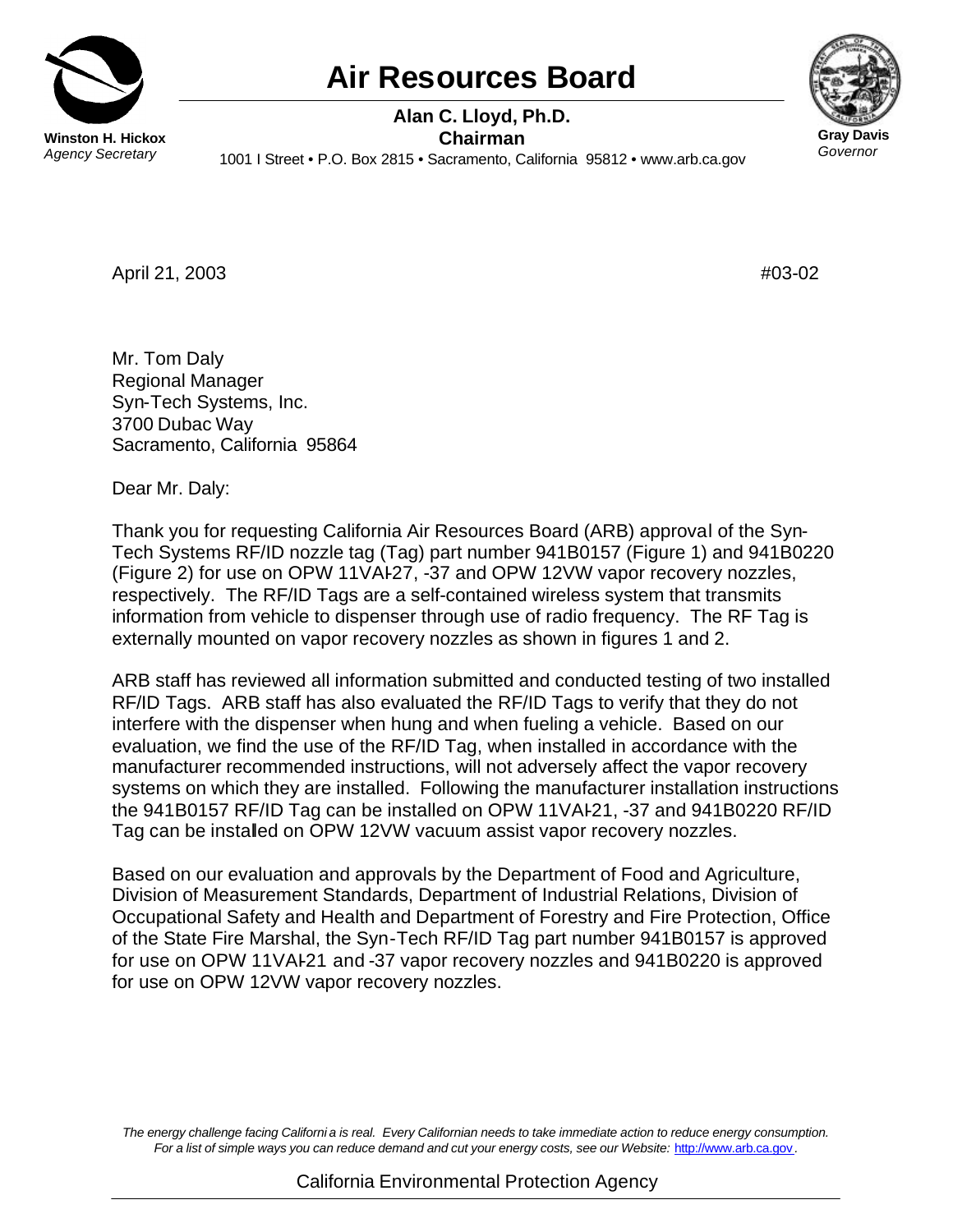Mr. Tom Daly April 21,2003 Page 2

If you have questions or need further information, please contact Oscar Lopez at  $(916)$  323-1161 or via email at olopez@arb.ca.gov or call Laura McKinney at (916) 322-2496.

Sincerely.

William V. Loscutoff, Chief Monitoring and Laboratory Division

cc: Ms. Teresa Sewell Monterey Bay Unified Air Pollution Control District

> Mr. Dan Reiswig Department of Food and Agriculture Division of Measurement Standards

Mr. Larry McCune Department of Industrial Relations Division of Occupational Safety and Health

Mr. Mike Waldron Department of Forestry and Fire Protection Office of the State Fire Marshal